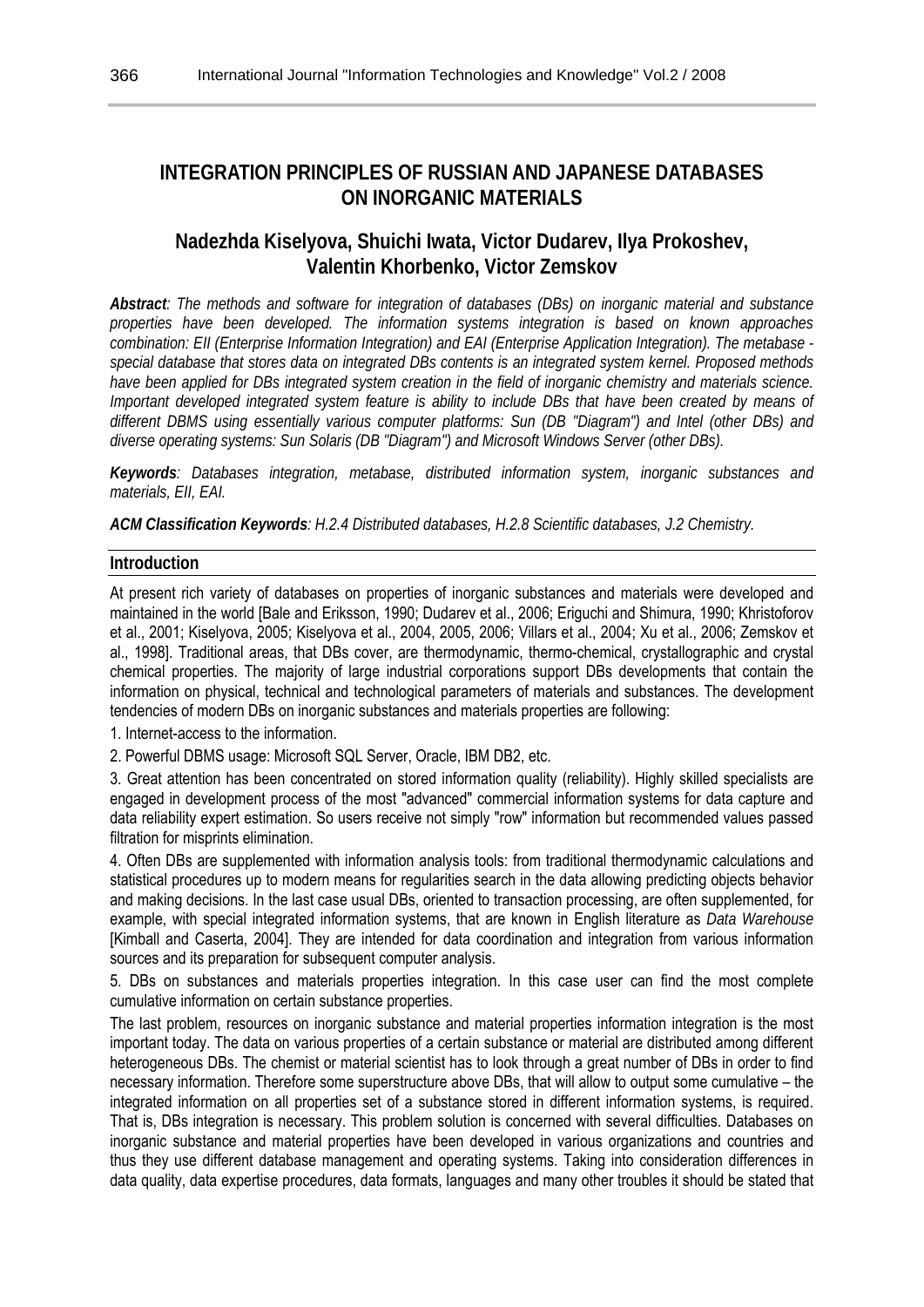full and smooth information resources integration is practically impossible problem. We have developed an approach to DBs integration taking into consideration DBs on inorganic substance and material properties peculiarities. The approach can be used for Russian and Japanese DBs integration in this knowledge domain.

#### **Known Approaches to Database Integration**



Fig. 1. Modern approaches for information systems integration.

Principally there are three approaches to database integration [Imhoff, 2005]:

1) Data Warehouse based on ETL (Extract, Transform, Load) paradigm [Kimball and Caserta, 2004].

2) EII (Enterprise Information Integration) [Morgenthal, 2005].

3) EAI (Enterprise Application Integration) [Morgenthal, 2000].

These approaches can be used to solve wide set of problems: from realtime integration to batch integration and from data integration to applications integration. Fig. 1 illustrates these approaches application area in relation to different task types [Imhoff, 2005]. The EII technology is the best approach for

real-time data integration. The ETL technology allows the best batch data integration. The EAI technology gives the best results at applications integration in real-time or batch modes.

The ETL-technology implies existing resources full merging (fig. 2). That is the case when database complex is a single information system (*megabase*) for end users, operators and administrators. This approach is also known as Data Warehouse [Imhoff, 2005; Kimball and Caserta, 2004]. So at first information is extracted from DBs to be integrated. Then these data are somehow processed for clearing (that is, check for discrepancies and obviously false data elimination) and transformations – series of special procedures that allow to get a common unified format and scale. Only after these stages cleared and unified data are input into data warehouse or megabase. Database exploitation costs reduction and information duplication reduction can be mentioned among this integration approach advantages.

The second integration approach is based on EII-technology (fig. 3). It is not going to integrate databases themselves [Imhoff, 2005; Morgenthal, 2005]. Integrated data are not transferred into a central megabase but remain in the same information systems, as before. Instead the program interface for data access is developed that allows retrieving required data. EII is data integration means from multiple systems into a unified, consistent and accurate representation format geared toward the data manipulation and browsing. So the data are aggregated, restructured and relabeled (if it is necessary) and presented to a user. Usually the result of this approach is a virtually integrated heterogeneous distributed information system.



Fig. 2. ETL-approach – existing DBs full merging.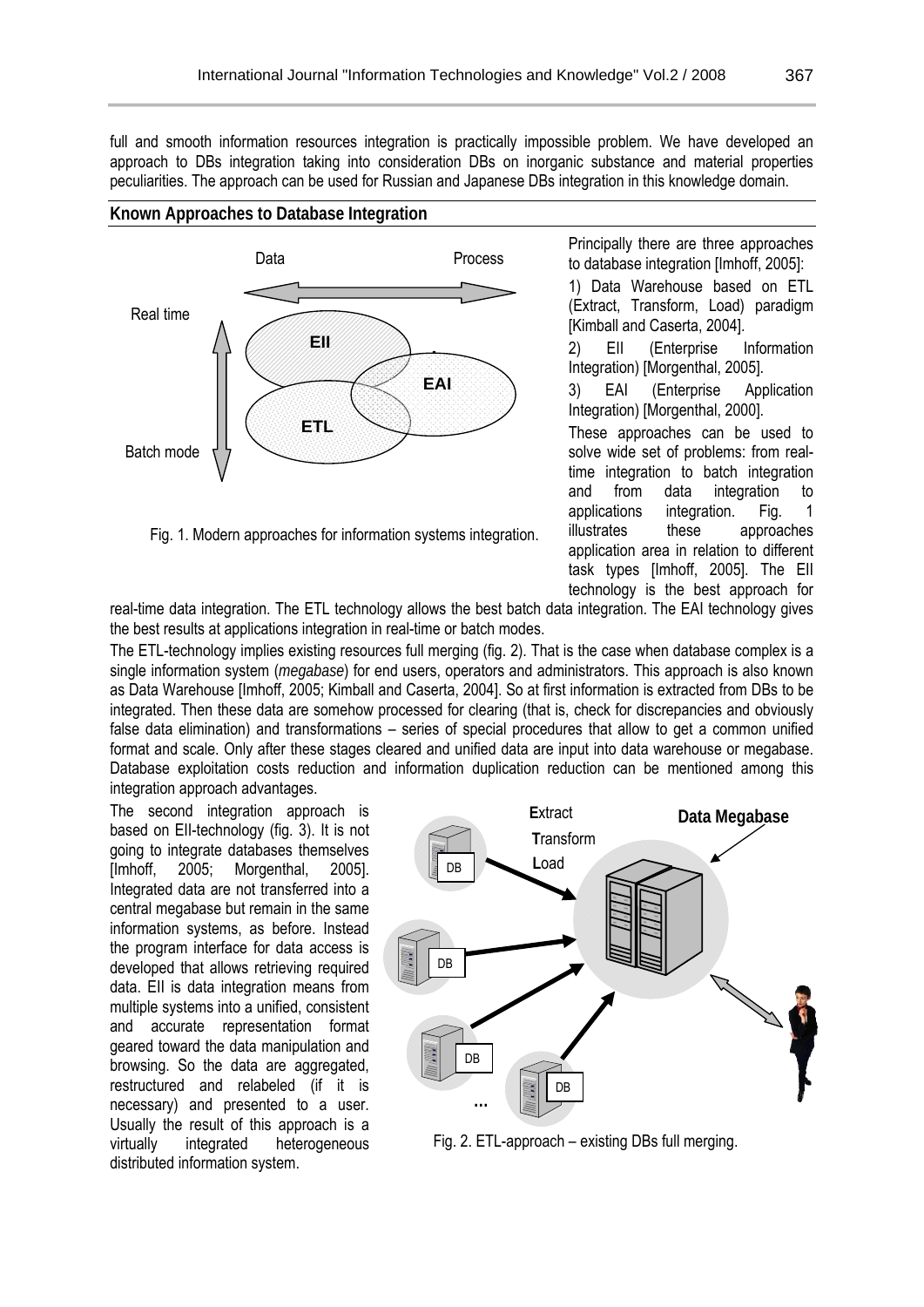The third approach – EAI – (fig. 4) is aimed for applications integration [Imhoff, 2005; Morgenthal, 2000]. Integration can be carried out in batch or realtime mode. Combined work of two and more applications can be achieved using this approach. This approach is based on message exchange between several applications. Frequently such information exchange is carried out through some common message exchange infrastructure known as message bus. Applications are connected to this common message bus by means of special program adapters.



The EII and EAI technologies allow not to change every integrated database structure dramatically (and thus established database administration technology). So called "virtual" database integration and heterogeneous distributed information system creation implies independence in evolution of separate subsystems and at the same time allows to end user to get access to the whole "live" data array on a certain chemical substance or material that is stored in databases of virtually united system.



Fig.4. EAI-approach – applications integration.

So EAI technology integrates transactions of two or more applications, ETL technology merges the data of several information sources into a single one, and EII technology carries out virtual data integration of various information sources. It should be mentioned that no approach can solve all tasks arising when integrating information systems on material and substance properties.

It is necessary to take into consideration that every data center on materials properties is a point of information concentration and data analytical processing based on different software and hardware. The technology of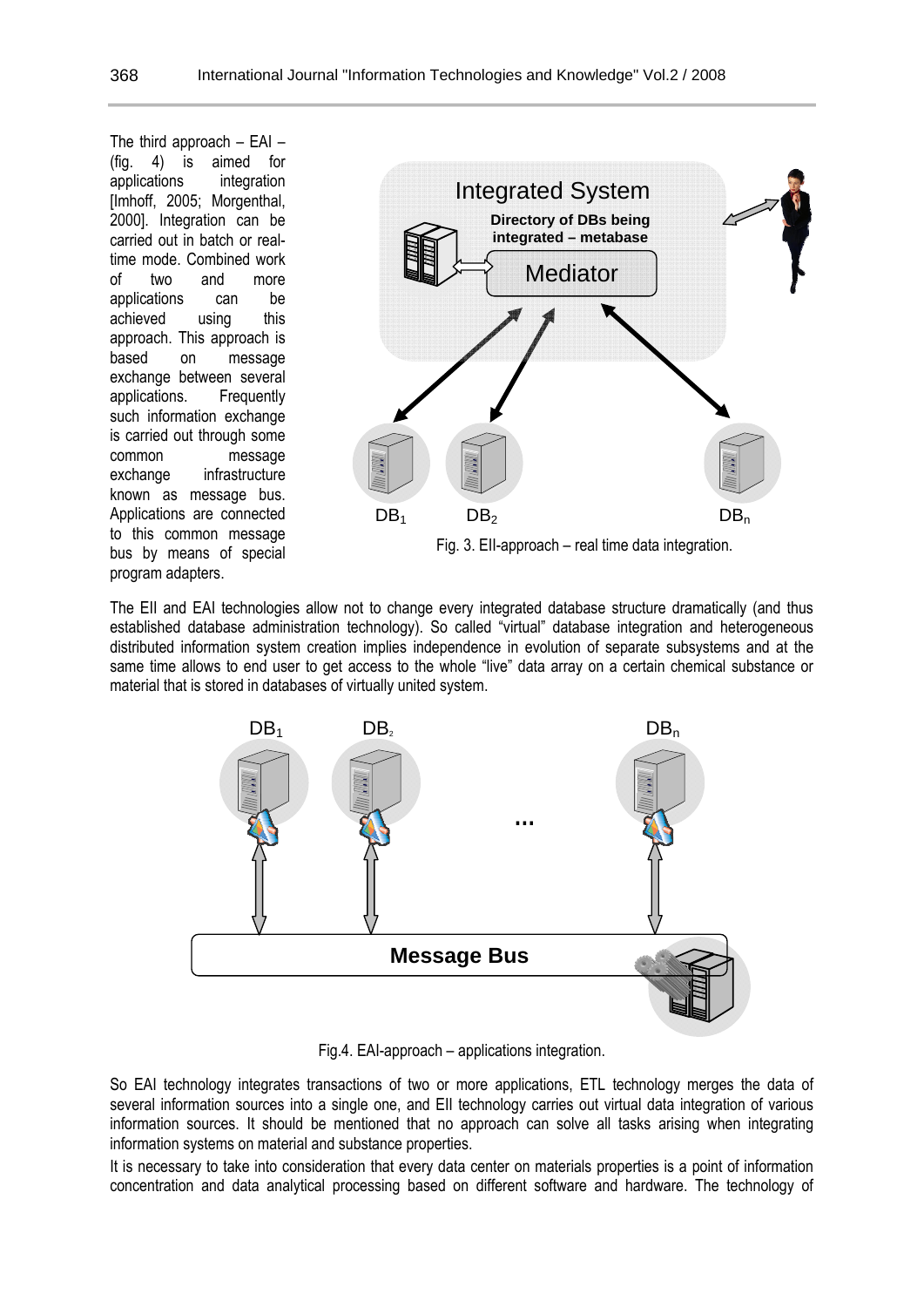information accumulation and data processing has been settled down in each organization. So, great investments that have been made in hardware and software do not allow mechanically transporting all the data into some centralized database. Moreover many DBs on material and substance properties are equipped with ancillary programs for substance parameters calculation. Therefore taking into consideration current development conditions of databases on inorganic substance and material properties the integrated system based on both EAIand EII-technologies has been developed in Baikov Institute [Dudarev et al., 2006; Kornuyshko and Dudarev, 2006] (fig. 5). It allows dynamically integrate a plenty of heterogeneous databases that are supplied with any computational subsystems.

### **Integration of Russian Databases on Inorganic Material and Substance Properties**

From the beginning the proposed approach has been used for integration of Russian DBs on inorganic material and substance properties. For successful integration solution it is needed some coordinating center, which "knows" what information is stored in every integrated DB. Such function can be carried out by *metabase* – a special metadata database that stores information on integrated DBs contents, namely, about chemical systems, substances and its modifications. Every chemical system is identified by a set of chemical elements, which are included into its composition. Each chemical substance is determined by a set of chemical elements (as a system) and their quantitative composition in the substance. Every chemical modification is defined as chemical substance having special crystal structure of phases. Metabase contains also information on properties, which data are stored in different DBs, and other data. This information is enough to make search for relevant chemical systems and data on substances and materials properties.



Currently the integrated information system includes five DBs that have been developed by Baikov Institute: DB on inorganic compounds properties "Phases" [Kiselyova et al., 2006], DB on semiconducting systems phase diagrams "Diagram" [Khristoforov et al., 2001], DB on substances with significant acousto-optical, electro-optical and nonlinear-optical properties "Crystal" [Kiselyova et al., 2004], DB on inorganic substances forbidden zone width "Bandgap" [Dudarev et al., 2006] and DB on chemical elements properties "Elements" (fig. 5). One of the most important developed integrated system features is that DBs which have been included into integrated system have been created with various DBMS using essentially different computer platforms: Sun (DB "Diagram") and Intel (other DBs) and different operational systems: Sun Solaris (DB "Diagram") and Microsoft Windows 2003 Server (other DBs). However the way, offered by us, has appeared successful even in such a difficult case for program realization.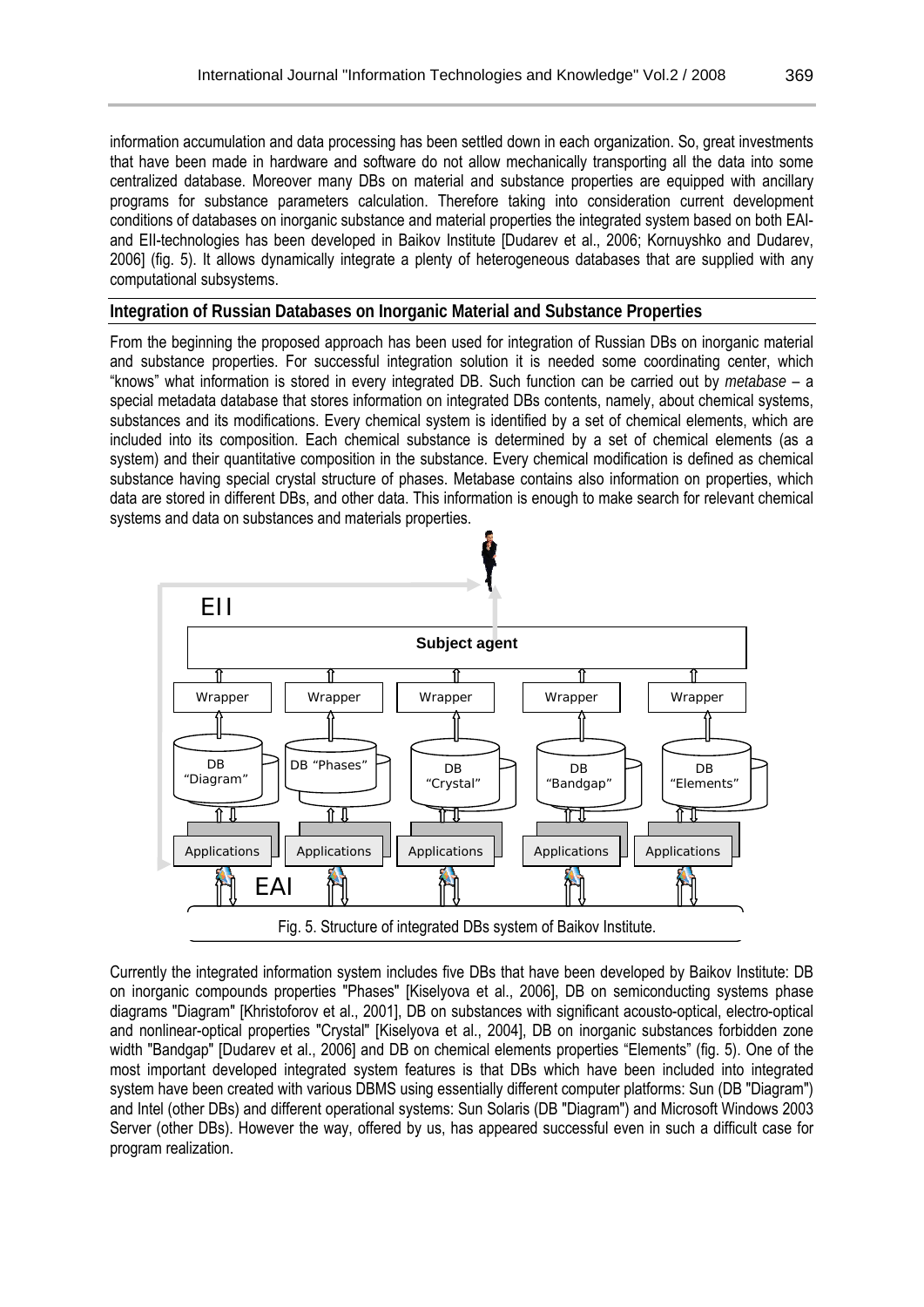#### **Integration of Russian and Japanese Databases on Inorganic Material and Substance Properties**

Next stage is an integrated system expansion. Baikov Institute information system will be integrated with other Russian [Zemskov et al., 1998] and foreign DBs [Villars et al., 2004; Xu et al., 2006] on inorganic materials and substances. Integration principles are based on the application of metabase and combined approach that has been developed in Baikov Institute [Dudarev et al., 2006; Kornuyshko and Dudarev, 2006]. Sometimes small additional tables, that contain information about elements sets and their contents in substance and crystal structure, should be included into these DBs.

The following metabase structure can be used for Web-applications integration of DBs on inorganic substances and materials properties (fig. 6).

Tables designation (fig. 6): **DBInfo** – main table containing information on DBs Web-applications to be integrated; **UsersInfo**, **UsersAccess** - tables containing information on integrated system users and their access permissions to information; **SystemInfo**, **PropertiesInfo**, **DBContent** – tables that describe integrated resources contents (what information on chemical systems and their properties is stored in what DB); **CompatibilityClasses**, **Compatibility**, **Systems2ConsiderInCompatibility** – tables that contain information on relevance classes and determine relevant chemical systems.



Fig. 6. Metabase structure for DBs Web-applications integration.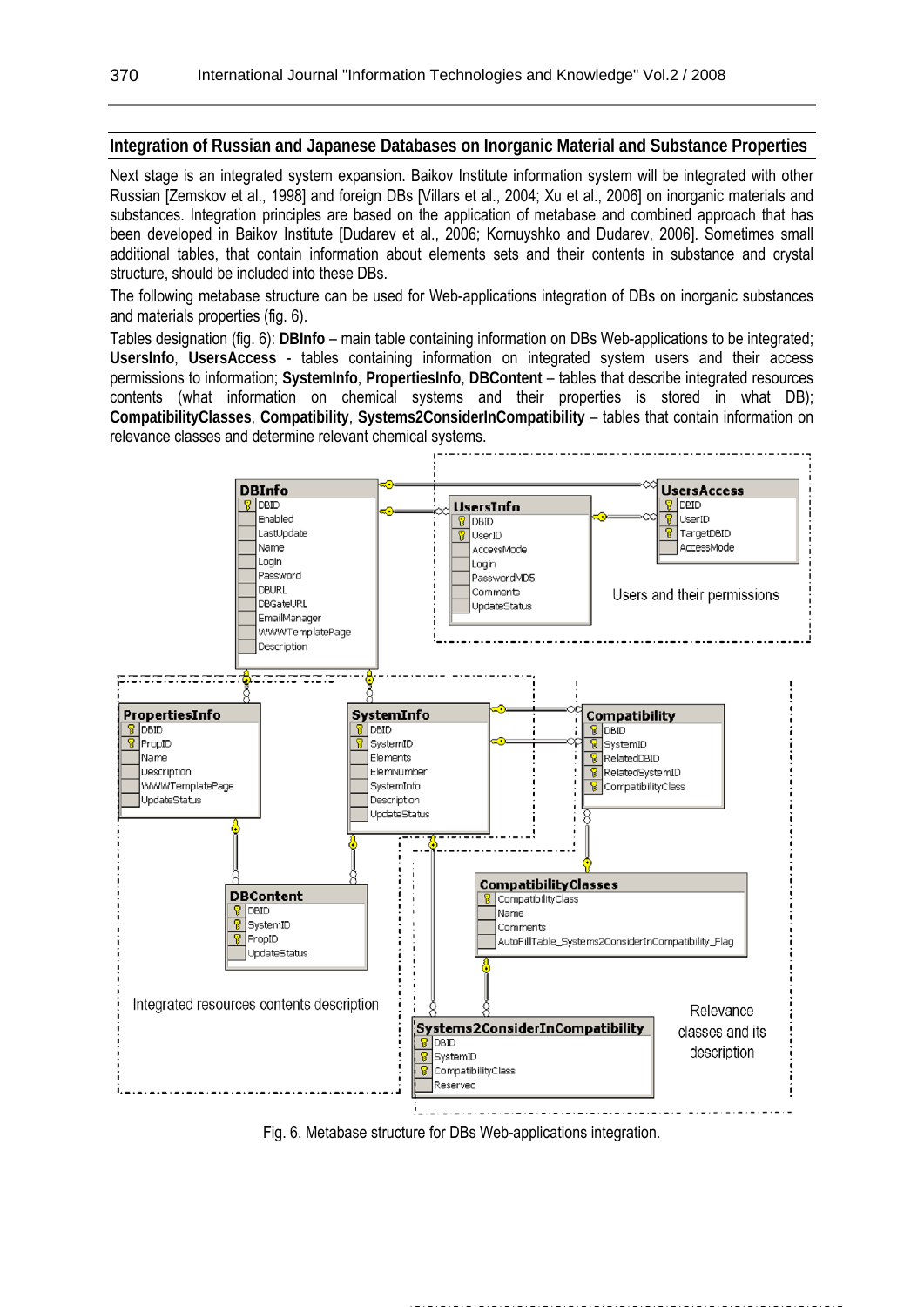#### **Conclusion**

The complex approach to information integration combining integration at data level and at user interfaces level (EII+EAI) is offered. Within proposed approach access means have been implemented to all current user interfaces of virtually united information system. Moreover the system allows users to move transparently between different applications (EAI). According to the common developed information schema subject mediator has been implemented. It provides rich opportunities for information extraction and aggregation from diverse distributed data sources on material and substance properties (EII).

Search for relevant data in integrated information system tasks and transparent user transition between DBs Web-applications implementation (taking into account the security issues) have been solved during DBs Webapplications integration. Metadata database (metabase) has been used for relevant information search mechanisms implementation. Matabase is a special reference database containing metadata only. Metadata are information on information systems to be integrated. Diverse data sources integration is based on conceptual knowledge domain structure (inorganic chemistry) and heterogeneity conflicts resolution ways development.

Databases on inorganic material and substance properties system is accessible for registered users via Internet: http://www.imet-db.ru.

The work is supported by RFBR, grants №06-07-89120 and 05-03-39009.

#### **Bibliography**

- [Bale and Eriksson, 1990] C.W.Bale and G.Eriksson. Metallurgical thermochemical databases a review. Can.Met.Quart. 1990, v.29.
- [Dudarev et al., 2006] V.A.Dudarev, N.N.Kiselyova, V.S.Zemskov. Integrated system of databases on properties of materials for electronics. Perspektivnye Materialy, 2006, N.5 (Russ.).
- [Eriguchi and Shimura, 1990] K.Eriguchi and K.Shimura. Factual databases for materials design and manufacturing. ISIJ Int., 1990, v.30.
- [Imhoff, 2005] C.Imhoff. Intelligent Solutions: Understanding the Three E's of Integration EAI, EII and ETL. DM Review Magazine, 2005, apr. (http://www.dmreview.com/article\_sub.cfm?articleId=1023893).
- [Khristoforov et al., 2001] Yu.I.Khristoforov, V.V.Khorbenko, N.N.Kiselyova, et al. Internet-accessible database on phase diagrams of semiconductor systems. Izvestiya VUZov. Materialy elektron.tekhniki, 2001, №4 (Russ.).
- [Kimball and Caserta, 2004] R.Kimball and J.Caserta. The Data Warehouse ETL Toolkit: Practical Techniques for Extracting, Cleaning, Conforming, and Delivering Data. John Wiley & Sons, 2004.
- [Kiselyova, 2005] N.N.Kiselyova. Computer Design of Inorganic Compounds. Application of Databases and Artificial Intelligence. Nauka, Moscow, 2005 (Russ.).
- [Kiselyova et al., 2005] N.N.Kiselyova, V.A.Dudarev, I.V.Prokoshev, et al. The distributed system of databases on properties of inorganic substances and materials. Int.J."Information Theories & Applications", 2005, v.12.
- [Kiselyova et al., 2006] N.Kiselyova, D.Murat, A.Stolyarenko, et al. Database on ternary inorganic compound properties "Phases" in Internet. Informazionnye resursy Rossii, 2006, N.4 (Russ.).
- [Kiselyova et al., 2004] N.N.Kiselyova, I.V.Prokoshev, V.A.Dudarev, et al. Internet-accessible electronic materials database system. Inorganic materials, 2004, v.42, №3.
- [Kornuyshko and Dudarev, 2006] V.Kornuyshko and V.Dudarev. Software Development for Distributed System of Russian Databases on Electronics Materials. Int. J. "Information Theories & Applications", 2006, v.13.
- [Morgenthal, 2000] J.P.Morgenthal. Enterprise Applications Integration with XML and Java. Prentice Hall PTR; Bk&CD Rom edition, 2000.
- [Morgenthal, 2005] J.P.Morgenthal. Enterprise Information Integration: A Pragmatic Approach. Lulu.com, 2005.
- [Villars et al., 2004] P. Villars, M. Berndt, K. Brandenburg, et al. The Pauling File, binaries edition. J. Alloys and Compounds, 2004, v.367.
- [Xu et al., 2006] Y.Xu, M.Yamazaki, H.Wang, K.Yagi. Development of an Internet system for composite design and thermophysical property prediction. Mater.Trans., 2006, v.47.
- [Zemskov et al., 1998] V.S.Zemskov, F.A.Kuznetsov, V.B.Ufimtsev. Databanks on semiconducting and other materials for electronics and technology of their productions. Izvestiya VUZov. Materialy elektronnoi tekhniki, 1998, N.3 (Russ.).